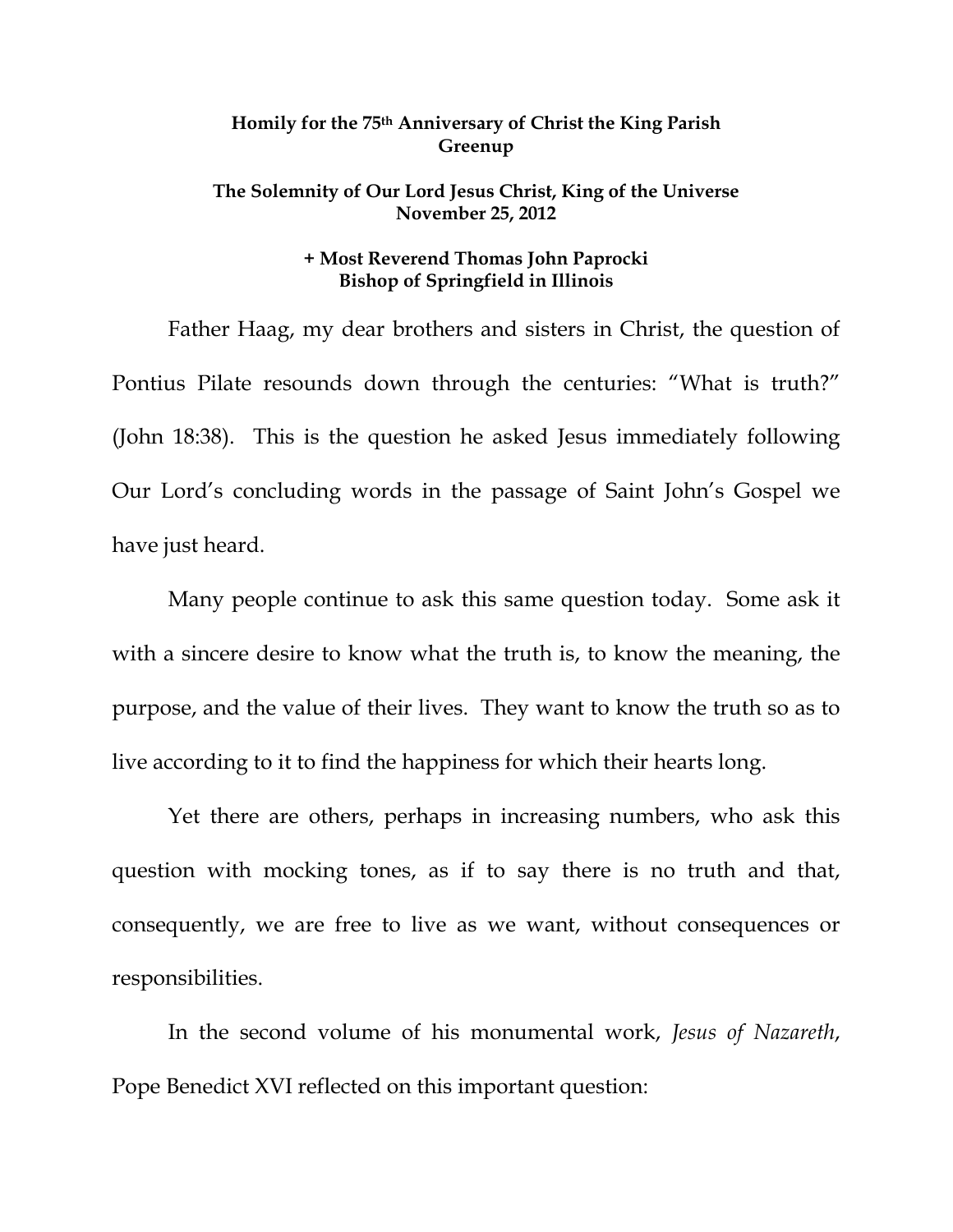What is truth? Pilate was not alone in dismissing this question as unanswerable and irrelevant for his purposes. Today too, in political argument and in discussion of the foundations of law, it is generally experienced as disturbing. Yet if man lives without truth, life passes him by; ultimately he surrenders the field to whoever is the stronger. 'Redemption' in the fullest sense can only consist in the truth becoming recognizable. And it becomes recognizable when God becomes recognizable. He becomes recognizable in Jesus Christ. In Christ, God entered the world and set up the criterion of truth in the midst of history. Truth is outwardly powerless in the world, just as Christ is powerless by the world's standards: he has no legions; he is crucified. Yet in his very powerlessness, he is powerful: only thus, again and again, does truth become power.<sup>1</sup>

It was, you will recall, just after Pilate's interrogation of Jesus that "the soldiers wove a crown out of thorns and placed it on his head, and clothed him in a purple cloak, and they came to him and said, 'Hail, King of the Jews" (John 19:2-3). In this mockery of his majesty the truth was revealed, even if it was not fully understood or recognized: "His dominion is an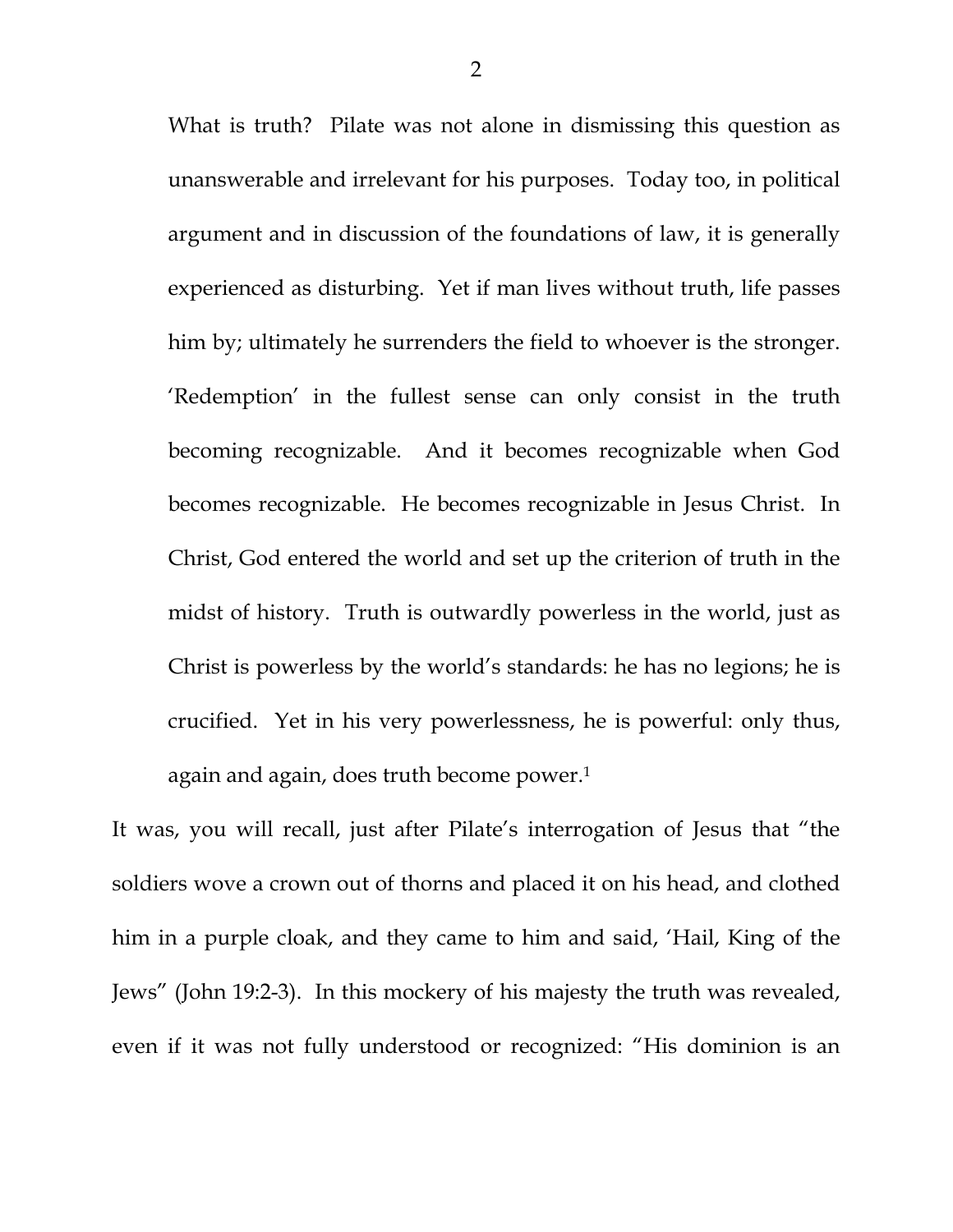everlasting dominion that shall not be taken away, his kingship shall not be destroyed" (Daniel 7:14).

 For the past seventy-five years your parish has stood as a reminder to the village of Greenup - and to the surrounding area - of the Kingship of Jesus Christ and for this we give thanks to God this day. In recent years, much work has been done to the physical structure of the church building – from brickwork to windows to wiring – and the hall and the rectory. I thank you for these efforts and applaud your efforts to keep your buildings properly maintained.

Even as we echo with humble gratitude the words from the Book of Revelation which we have heard, "To him who has made us into a kingdom, priests for his God and Father, to him be glory and power for ever and ever," we cannot but notice that too many of our brothers and sisters have not fully accepted Jesus' kingship over their lives and have not yet conformed their lives to the him who is the truth. They have forgotten – or perhaps they never knew – that "Man becomes true, he becomes himself, when he grows in God's likeness."<sup>2</sup>

This realization lies at the heart of the Holy Father's proclamation of the Year of Faith which has, as one of its aims, a deepening of our

3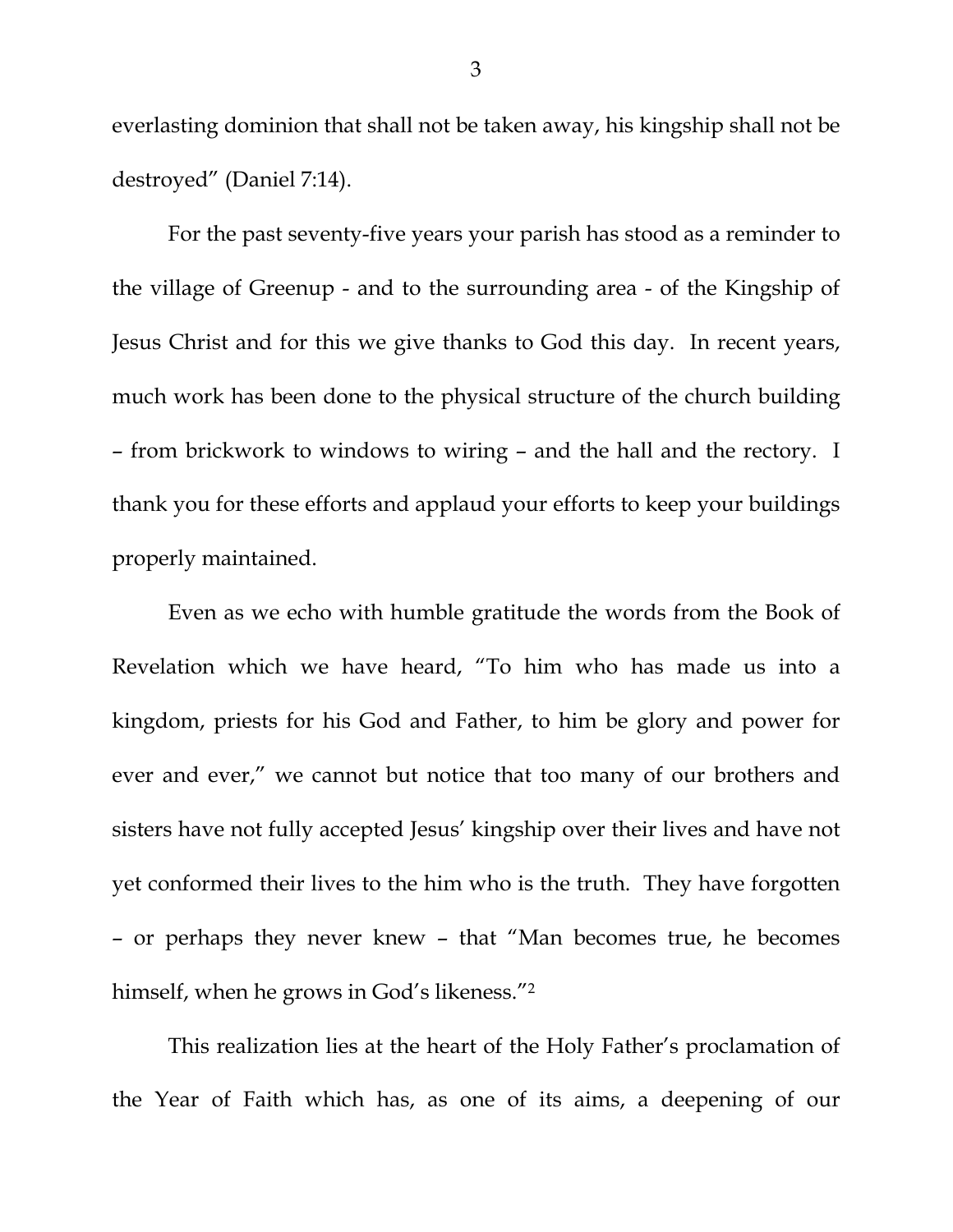knowledge and understanding of the faith. "Knowledge of faith," Pope Benedict XVI reminds us, "opens a door into the fullness of the saving mystery revealed by God. The giving of assent implies that, when we believe, we freely accept the whole mystery of faith, because the guarantor of its truth is God who reveals himself and allows us to know the mystery of his love."3

When flung wide open, this door of faith opens onto the Kingship of Jesus Christ, for the door is Christ himself, who is the gate for his sheep and who is "the way and the truth and the life" (cf. John 10:9; John 14:6). As important as it is to maintain and beautify the physical house of God, the parish church, it is much more important to maintain and beautify the temple of the Holy Spirit that we are (cf. I Corinthians 6:19).

We sang in the responsorial Psalm today, "holiness befits your house, O Lord, for length of days" (Psalm 93:5). These are true not only of the physical building and of worship within it, but of every aspect of our daily lives. We grow in holiness the more we place ourselves under the gentle yoke of Christ the King and live according to the truth of his words (cf. Matthew 11:28). As we grow in holiness we also grow in truth; as we grow in holiness and truth we become our true and authentic selves.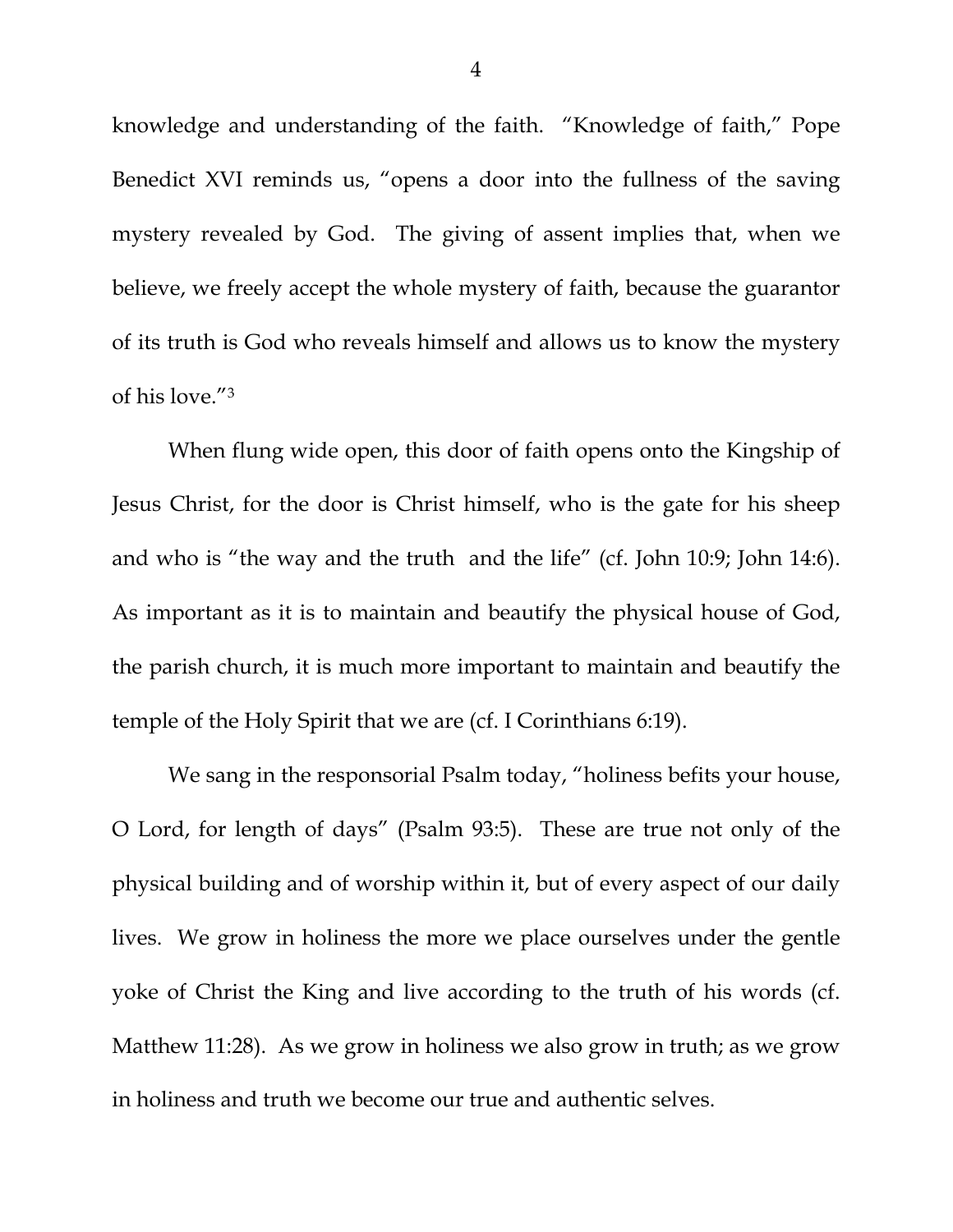Unfortunately, in our world today there are many people unwilling to place themselves under the lordship of Jesus Christ, to learn from him the will of the Father and the ways in which we may live in his love. You have heard the statistic, no doubt, that the second-largest religious group in the United States is non-practicing Catholics. I am sure that many of us know personally the people and stories behind these numbers. They are our sisters and brothers, our nieces and nephews, our sons and daughters, our neighbors and co-workers.

What can we say to reignite in them the fire of faith? What is Christ inspiring us to do to proclaim the faith anew to these lost sheep? These questions lie at the heart of the Year of Faith. Of this task, the Holy Father wrote: "To rediscover the content of the faith that is professed, celebrated, lived, and prayed, and to reflect on the act of faith, is a task that every believer must make his own, especially in the course of this Year" (*Porta Fidei*, 9). To this end, I would like to propose to a three-fold plan to make the most of this Year of Faith.

 First, we must be grateful for the faith we have received, for our encounter with the Lord. Families should strive to make their homes places where the family prays together, reads the Scriptures together, and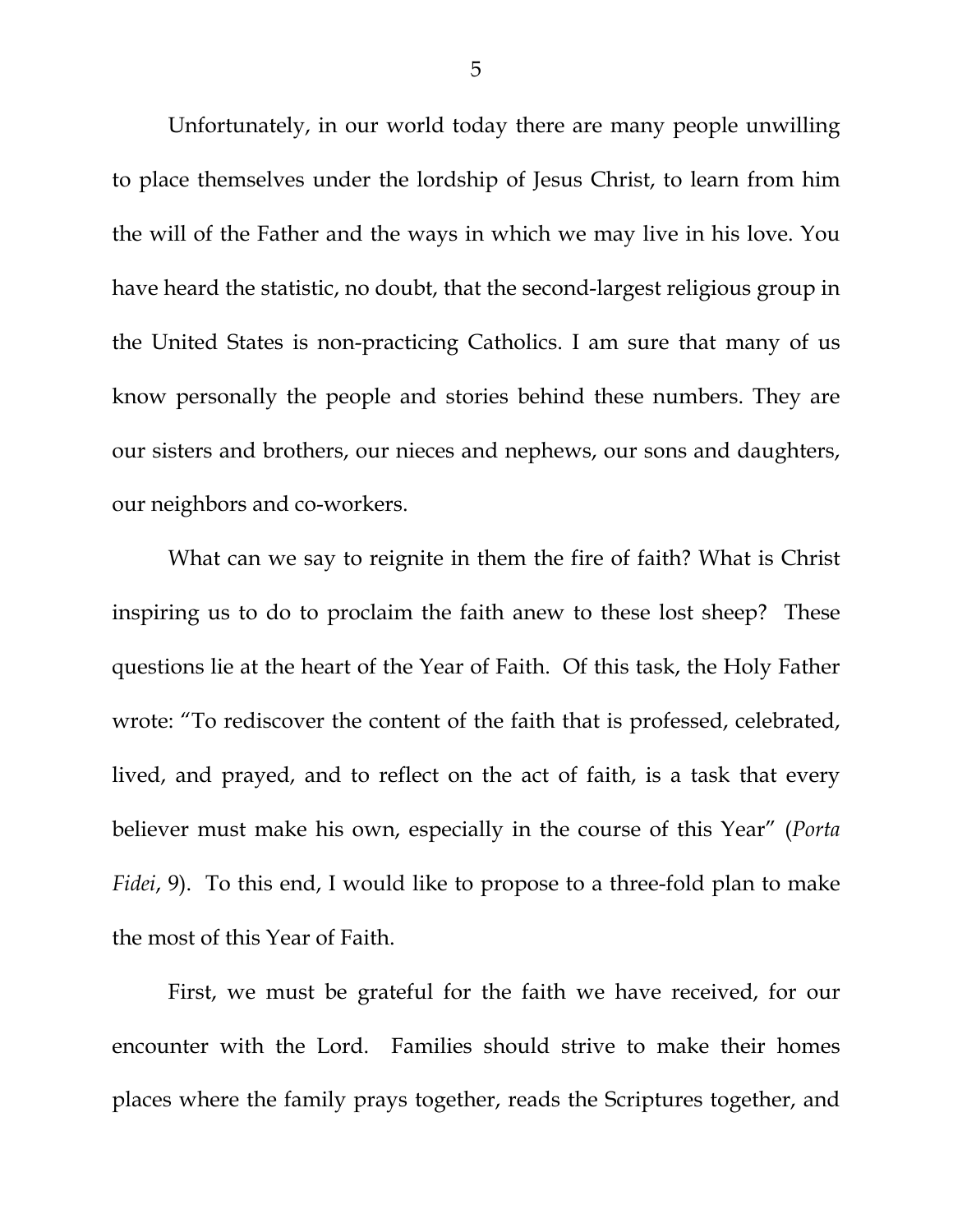is nourished together at Sunday Mass. Families should strive to allow their faith to influence everything they do, rather than reserving their faith only for an hour or so on Sunday.

 Second, we must endeavor to understand all the more clearly the faith we profess. If a friend, family member or co-worker asks us a question about our Catholic faith, can we provide an adequate – and correct – answer? We ought to be able to do so.

 Third, we must share our faith, not only with our family and friends, but with our co-workers and everyone we meet. As the Holy Father reminds us, "Confessing with the lips indicates in turn that faith implies public testimony and commitment" (*Porta Fidei*, 10).

 This three-fold plan is the way of discipleship and through it we learn to follow Jesus Christ and allow his reign to extend over every aspect of our lives. If we honor Christ our King with our lives here, we will, at the end of our lives, be brought to share in the glory of his reign in heaven and know there the fullness of lasting joy and peace.

May God give us this grace. Amen.